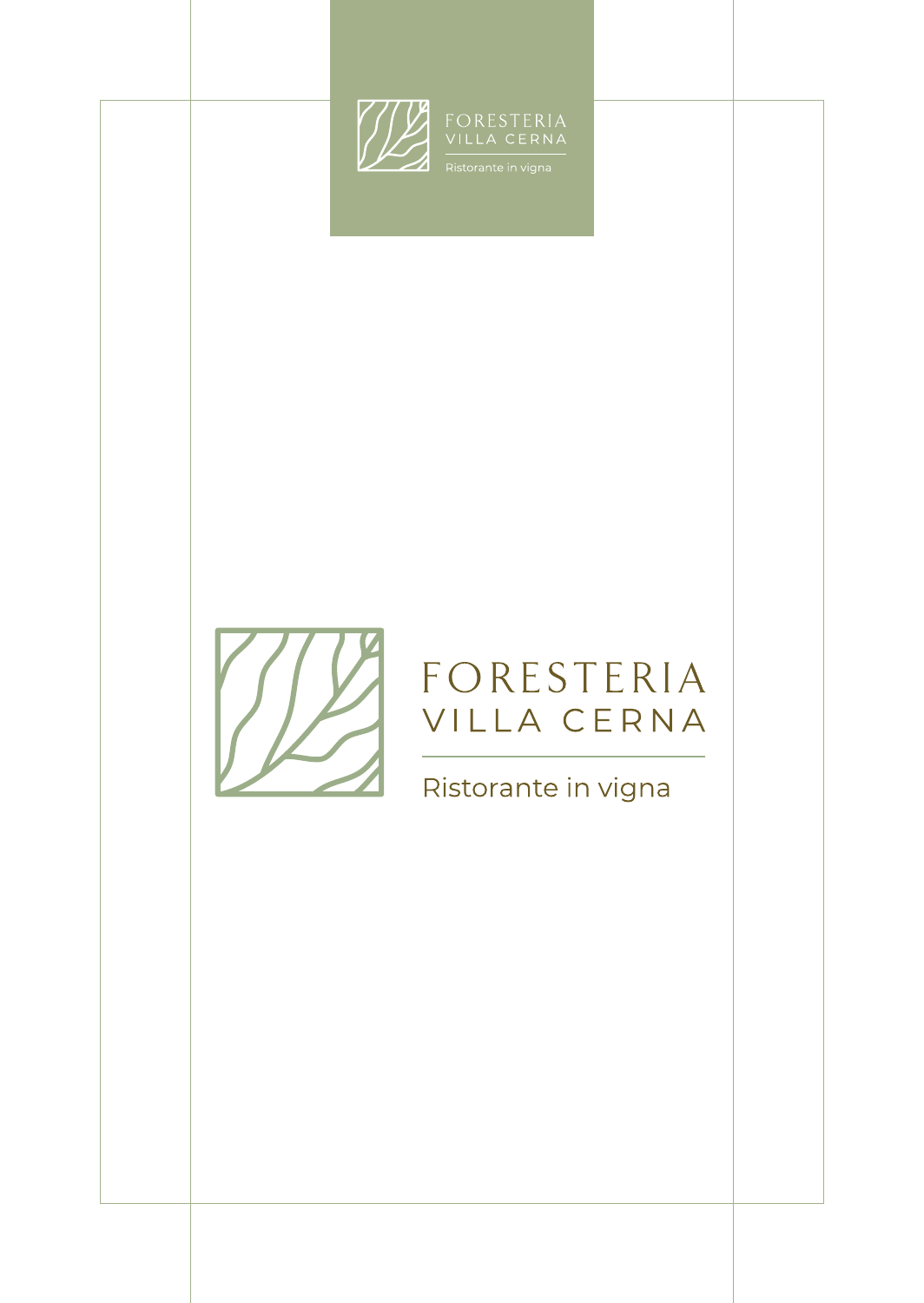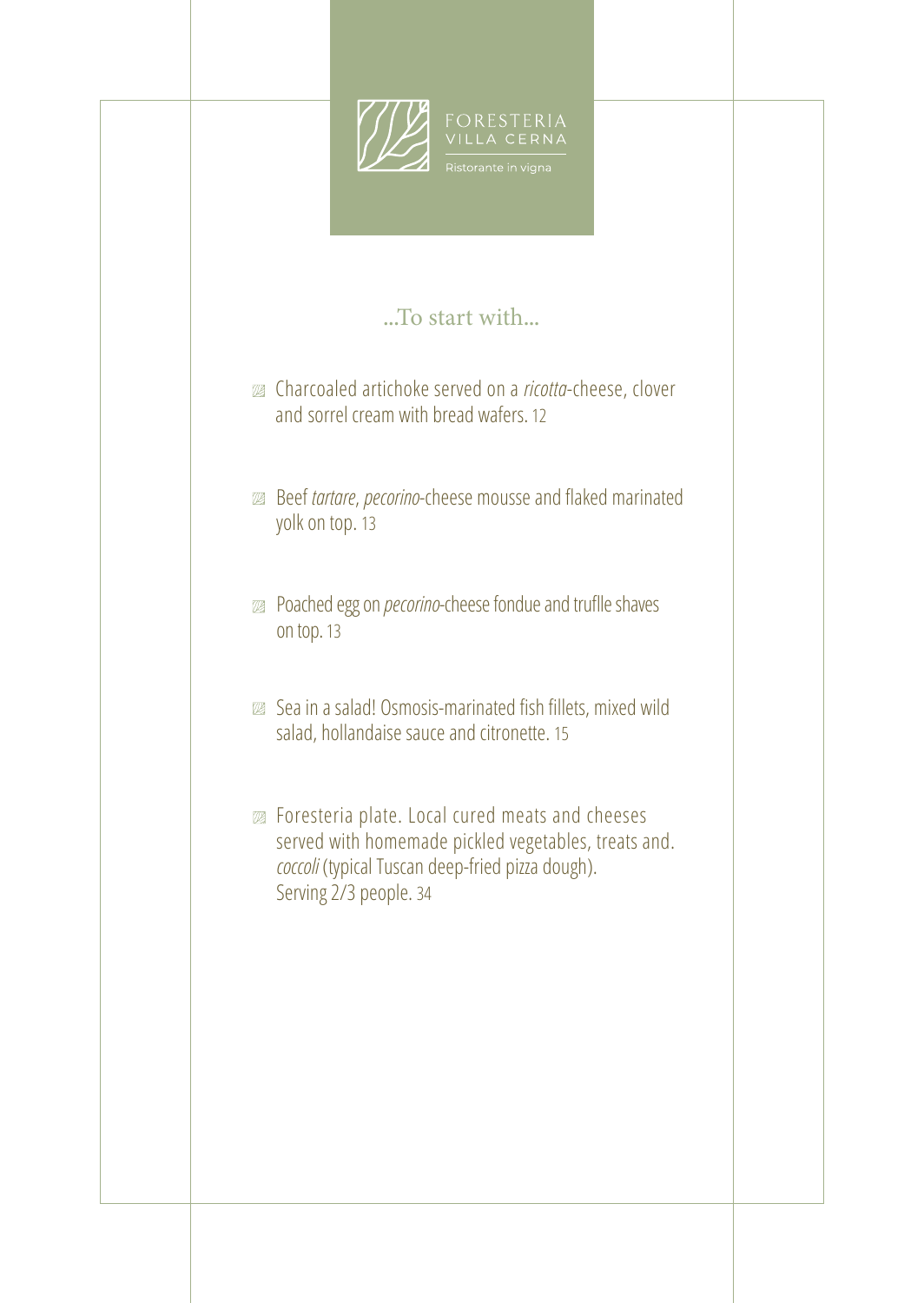![](_page_2_Picture_0.jpeg)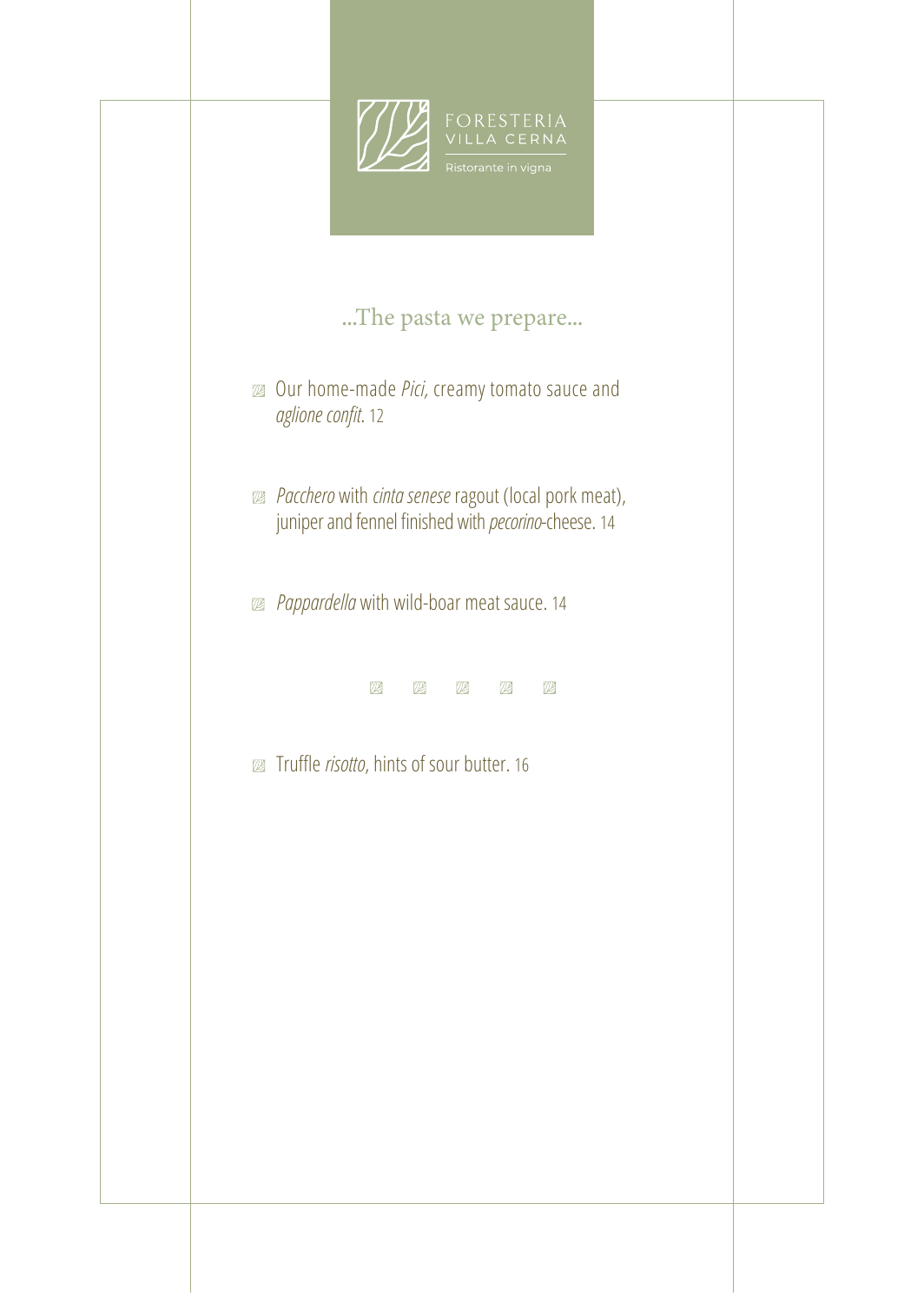![](_page_3_Picture_0.jpeg)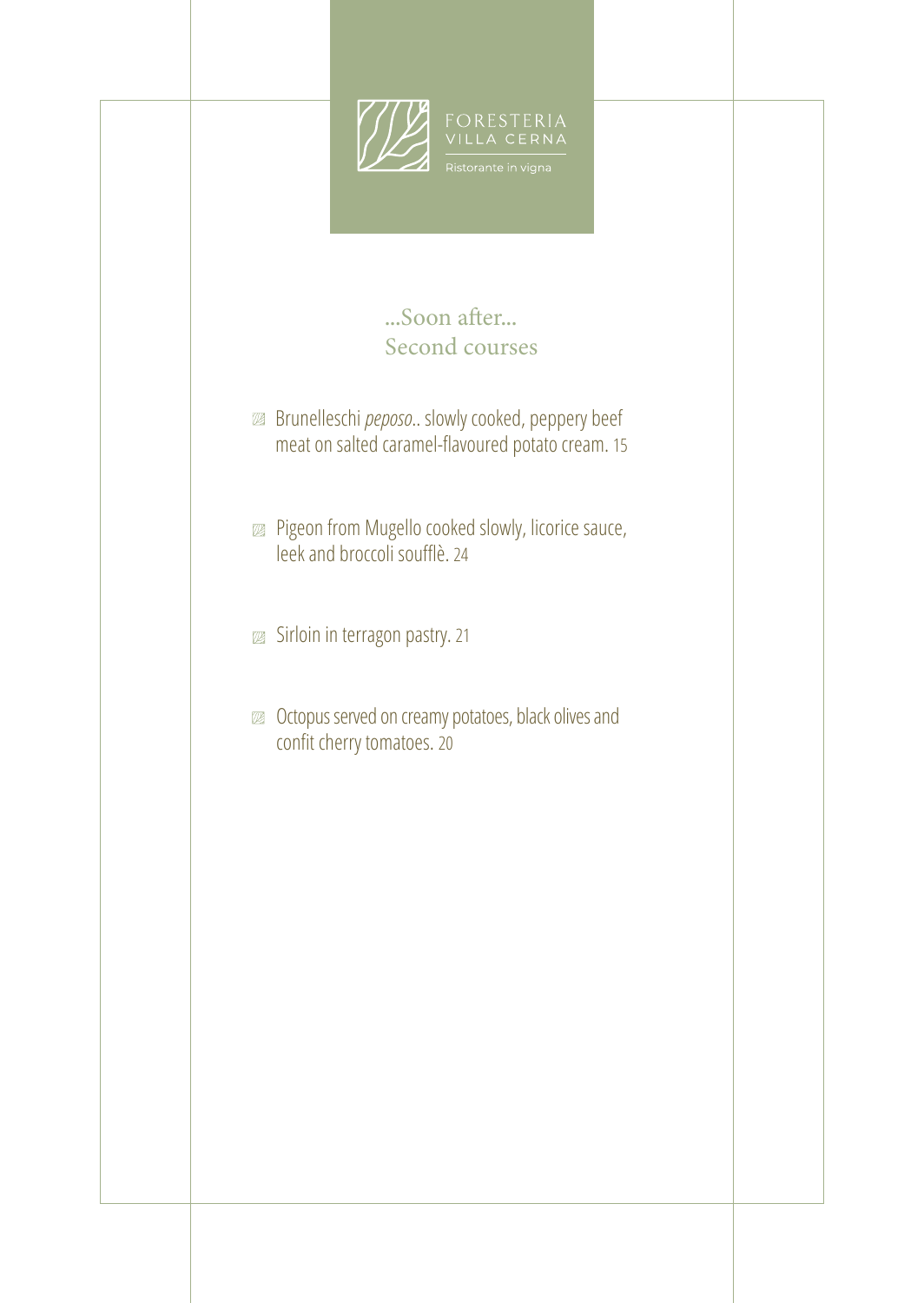![](_page_4_Picture_0.jpeg)